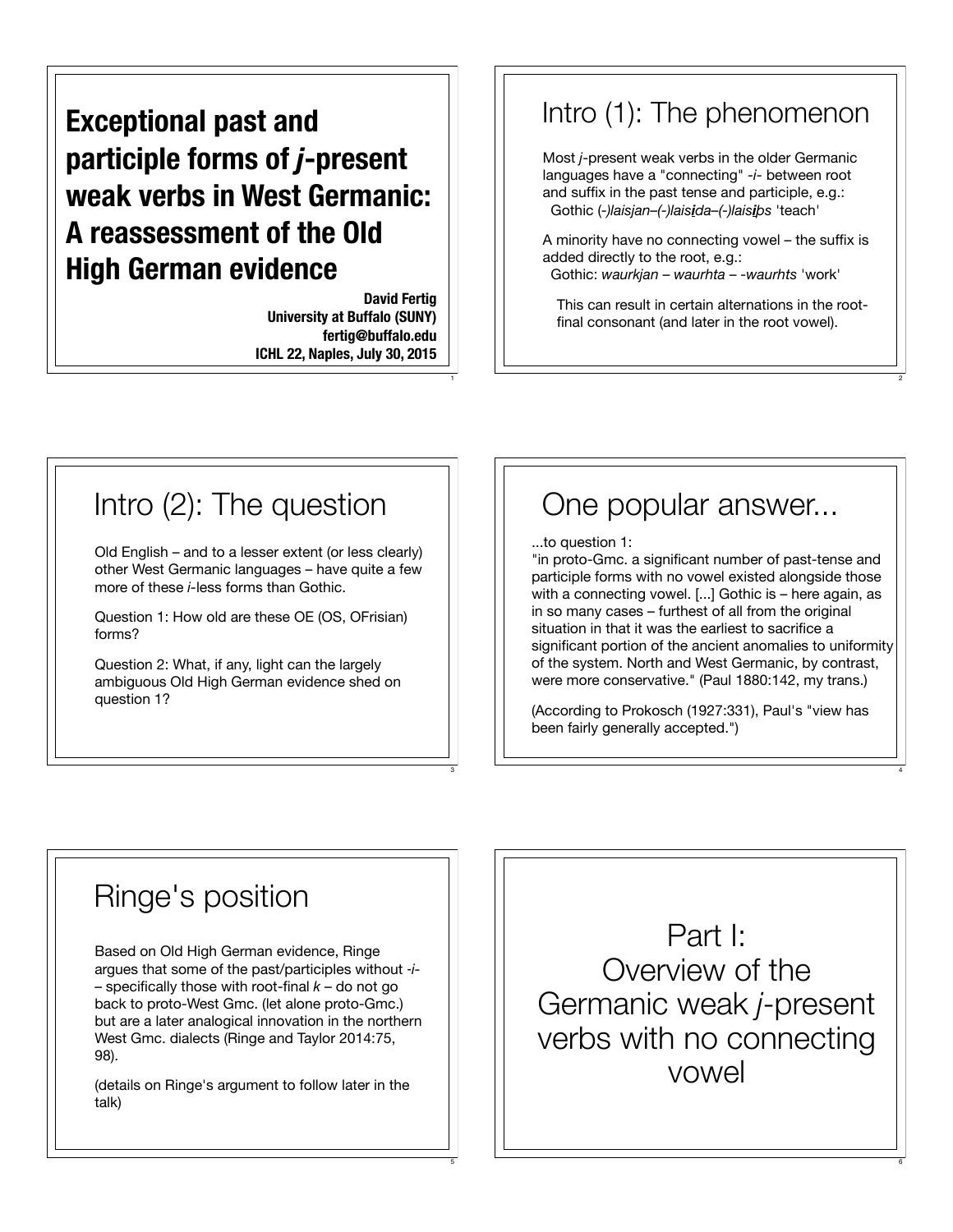| infinitive | 1/3s past i. | ptc.  |
|------------|--------------|-------|
| briggan    | brāhta       |       |
|            |              |       |
| bringan    | brōhte       | brōht |
| brengian   | brāhta       |       |
| bringan    | brāhta       | brāht |
|            |              |       |

Germanic originals (1)

#### Germanic originals (2)

| infinitive | 1/3s past i. | ptc.    |
|------------|--------------|---------|
| bugjan     | bauhta       | -bauhts |
| byggia     | (bugba)      |         |
| bycgan     | bohte        | geboht  |
| buggean    |              | qiboht  |
|            |              |         |
|            |              |         |
|            |              |         |
|            |              |         |

| Germanic originals (3) |              |            |              |               |
|------------------------|--------------|------------|--------------|---------------|
|                        | 'seek'       | infinitive | 1/3s past i. | ptc.          |
|                        | Gothic       | sōkjan     | (sōkida)     |               |
|                        | Old Norse    | søkia      | sōtta        | sōttr         |
|                        | Old English  | sēcan      | sōhte        | gesöht        |
|                        | Old Saxon    | sōkian     | sōhta        | qisuohta (i.) |
|                        | Old High Gm. | suohhen    | (suohta)     | ((gisuohit))  |
|                        |              |            |              |               |

# Germanic originals (4)

| 'think'               | infinitive | 1/3s past i. | ptc.              |
|-----------------------|------------|--------------|-------------------|
| Gothic<br>bagkjan     |            | bāhta        | bāhts             |
| Old Norse             | bekkia     | bātta        | (bekbr/bektr)     |
| Old English           | bencan     | bōhte        | geböht            |
| Old Saxon<br>thenkian |            | thāhta       |                   |
| Old High Gm.          | denken     | dāhta        | -dāht/((-denkit)) |
|                       |            |              |                   |

| Germanic originals (5) |            |              |        |  |
|------------------------|------------|--------------|--------|--|
| 'seem'                 | infinitive | 1/3s past i. | ptc.   |  |
| Gothic                 | pugkjan    | būhta        |        |  |
| Old Norse              | byk(k)ia   | bōtta        | bōttr  |  |
| Old English            | byncan     | būhte        | gebūht |  |
| Old Saxon              | thunkian   | thūhta       |        |  |
| Old High Gm.           | dunken     | dūhta        | -dūht  |  |
|                        |            |              |        |  |
|                        |            |              |        |  |

| Germanic originals (6) |                              |              |                        |  |
|------------------------|------------------------------|--------------|------------------------|--|
| 'work'                 | infinitive                   | 1/3s past i. | ptc.                   |  |
| Gothic                 | waurkjan                     | waurhta      | -waurhts               |  |
| Old Norse              | yrkia                        | orta         | ortr                   |  |
| Old English            | wyrcan                       | worhte       | geworht                |  |
| Old Saxon              | wirkian                      | war(a)hta    | giwar(a)ht             |  |
|                        | Old High Gm.   wirken/wurken | wor(a)hta    | giwor(a)ht/(giwurchit) |  |
|                        |                              |              |                        |  |
|                        |                              |              |                        |  |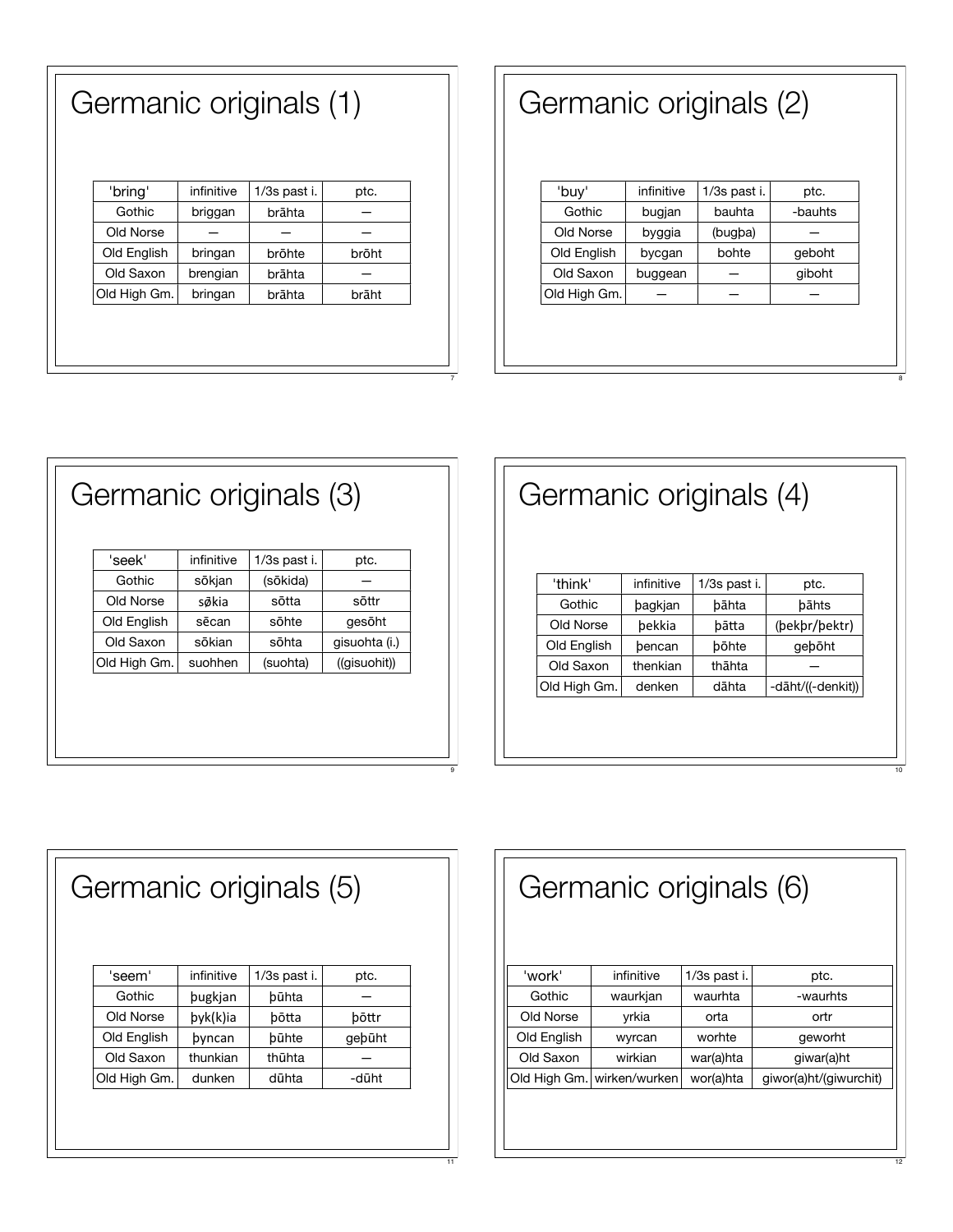#### Germanic originals (7)

| (Unambiguous in) Gothic only: |  |  |
|-------------------------------|--|--|
|                               |  |  |

| 'use'        | infinitive | 1/3s past i. | ptc.          |
|--------------|------------|--------------|---------------|
| Gothic       | brūkjan    | brūhta       |               |
| Old Norse    |            |              |               |
| Old English  |            |              |               |
| Old Saxon    |            |              |               |
| Old High Gm. | brühhen    | (-brūchte)   | ((-prūhchit)) |
|              |            |              |               |

#### West Germanic (?) additions (other than root-final  $-k$  verbs)

- \* verbs with root-final -t/d: e.g. OE settan-sette-geset(t)
- \* verbs with root-final -I: e.g. OE tellan-tealde-(ge)teald
- \* OE hycgan / OHG huggen / OS huggian
- \* OE fyrhtan / OHG furihten/forahtan / OS forhtian

| Non-j-present weak pasts with no connecting vowel |              |                |                  |  |  |
|---------------------------------------------------|--------------|----------------|------------------|--|--|
| Preterite-presents:                               |              |                |                  |  |  |
| 1/3s pres i.                                      | 1/3s past i. | past ptc.      | gloss            |  |  |
| wait                                              | wissa        | wiss           | 'know' (Go.)     |  |  |
| áih                                               | áihta        | áigans         | 'own' (Go.)      |  |  |
| dēag                                              | dohte        |                | 'suffice' (OE)   |  |  |
| kann                                              | kunba        | kunbs          | 'know' (Go.)     |  |  |
| an                                                | onda         | (-unnen OE)    | 'grant' (OHG)    |  |  |
| barf                                              | baurfta      | baurfts        | 'need' (Go.)     |  |  |
| $(ga-)dars$                                       | (ga-)daursta |                | 'dare' (Go.)     |  |  |
| skal                                              | skulda       | skulds         | 'owe' (Go.)      |  |  |
| man                                               | munda        | munds          | 'believe' (Go.)  |  |  |
| ge-neah                                           | genohte      | (binaúhts Go.) | 'be enough' (OE) |  |  |
| mag                                               | mahta        | mahts          | 'be able' (OE)   |  |  |
| mōt                                               | mōste        |                | 'must' (OE)      |  |  |

# Part II: *j*-present weak verbs with root-final  $\cdot$  V $k$  in **West Germanic**

## **Old English**

reccan (inf.) - reahte (1/3s past indic.) - reaht (ptc.) 'narrate'

Likewise: cweccan 'shake', dreccan 'afflict', leccan 'moisten', streċċan 'stretch', peċċan 'cover', weċċan 'awaken'

With long vowels (at least in past tense): tæcan 'teach', ræcan 'reach', læccan 'seize', reccan 'care'

#### Old Saxon

rekkian - rekidun (C only) (3p past indic.)

bi-thekkian (no relevant forms)

(a-)wekkian:

**uuahte** (M) =  $u$ uekida (C) (3s past indic.) uuekidun (C only) (3p past indic.) auuekide (M) = auuekida (C) (3s past indic.) auuekid (M) =  $a$ uuekit (C) (uninfl. partic.)

rôkian (no relevant forms)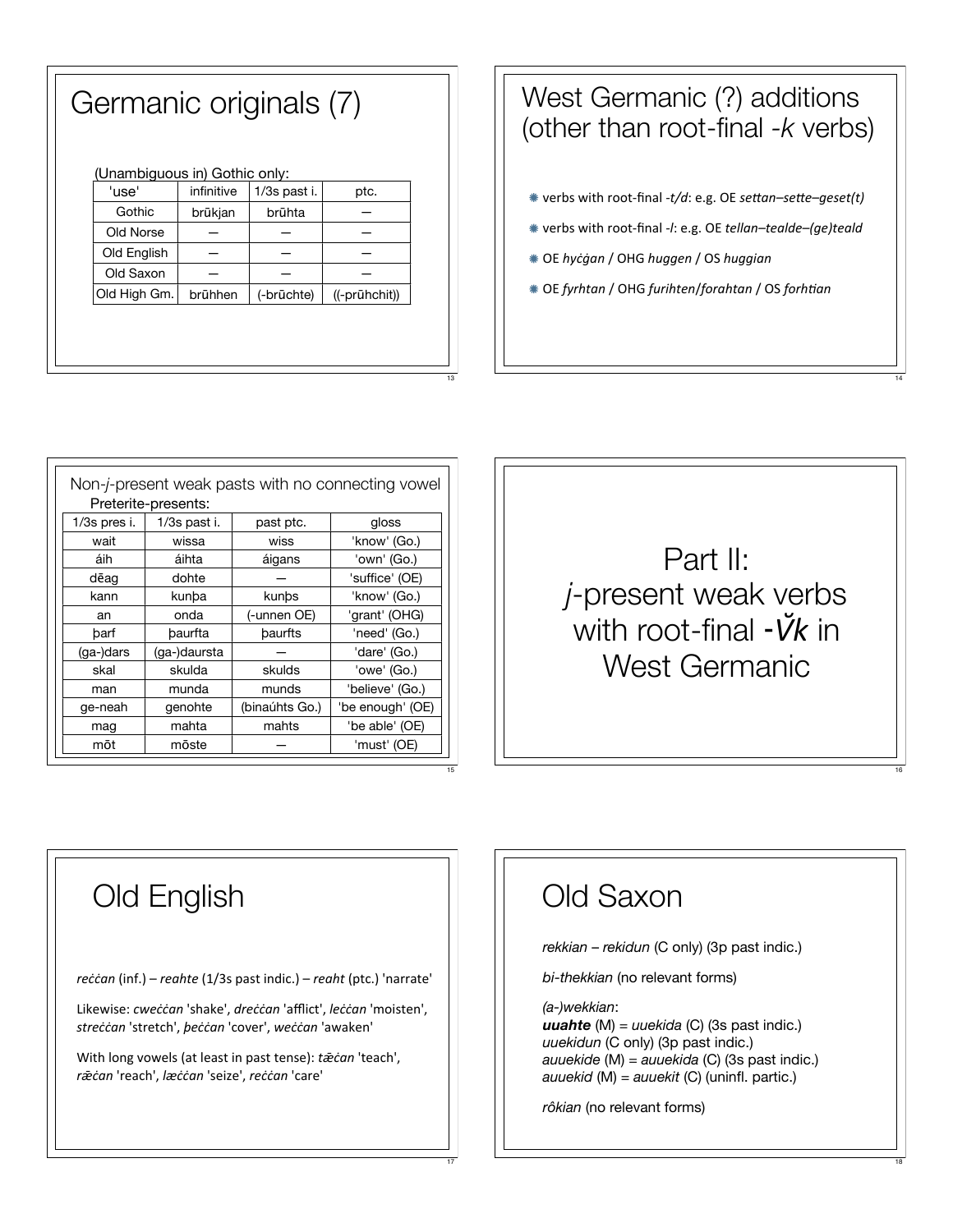#### Old Frisian

*\*(bi)thetsa* – *(bi)dekte* – *tacht* (uninfl. partic.) 'cover' *fetsa – rachte – <i>racht* 'pay' (cognate with *reach*)

#### Old Low (?) Franconian

*(be-)thecken* 'cover':

*thecoda* (1s past indic.) *bethecoda* (3s past indic.) *bethecoda* (infl. partic.) *bethadon/bethudon* (=*bethahton* ?) (3p past indic.)

20

22

24

*ruoken* (no relevant forms)

19

21

23

# Old High German (1) Regular sound changes make *j*-present weak verbs with root-final *k* (largely?) **ambiguous** as to whether they previously had a connecting ‑*i-* in the past tense and ptc, e.g: *decken–dahta* 'cover'

#### Old High German (2) •postvocalic *k* > *hh* in the HG consonant shift •stems with new *hh* < *k* are long, thus subject to "regular" syncope of medial ‑*i-* •in syll. coda, new *hh* merges with reflex of Gmc. *h* ([x]) •syncope in long stems preceded umlaut in OHG, so all class-1 wk. vbs. w/o ‑*i-* have Rückumlaut (unlike OE).

•regular *d* > *t* in HG eliminates difference between regular past suffix ‑*d(-)* and the ‑*t(-)* in *sought*, *wrought*, etc.

#### Ringe's argument

"Regular" OHG syncope only affected ‑*i-* in medial syllables, so the uninflected past particle should still give us unambiguous evidence of whether an OHG verb had had -*i*- before syncope (2014:75, 98).

### Uninflected participles in OHG

The relevant verbs with root-final -*Vk* almost invariably have ‑*i-* (or ‑*e-*) in the uninflected past participle (e.g. *-reckit* rather than *-raht*):

‑*decken* (18) ‑*lecken* (0) ‑*recken* (29), vs. 1 *erraht* ‑*strecken* (2) ‑*wecken* (6)

(The corresponding verbs in OE rarely if ever have a connecting vowel in the uninflected past participle: *reccan* – *reaht*, etc.)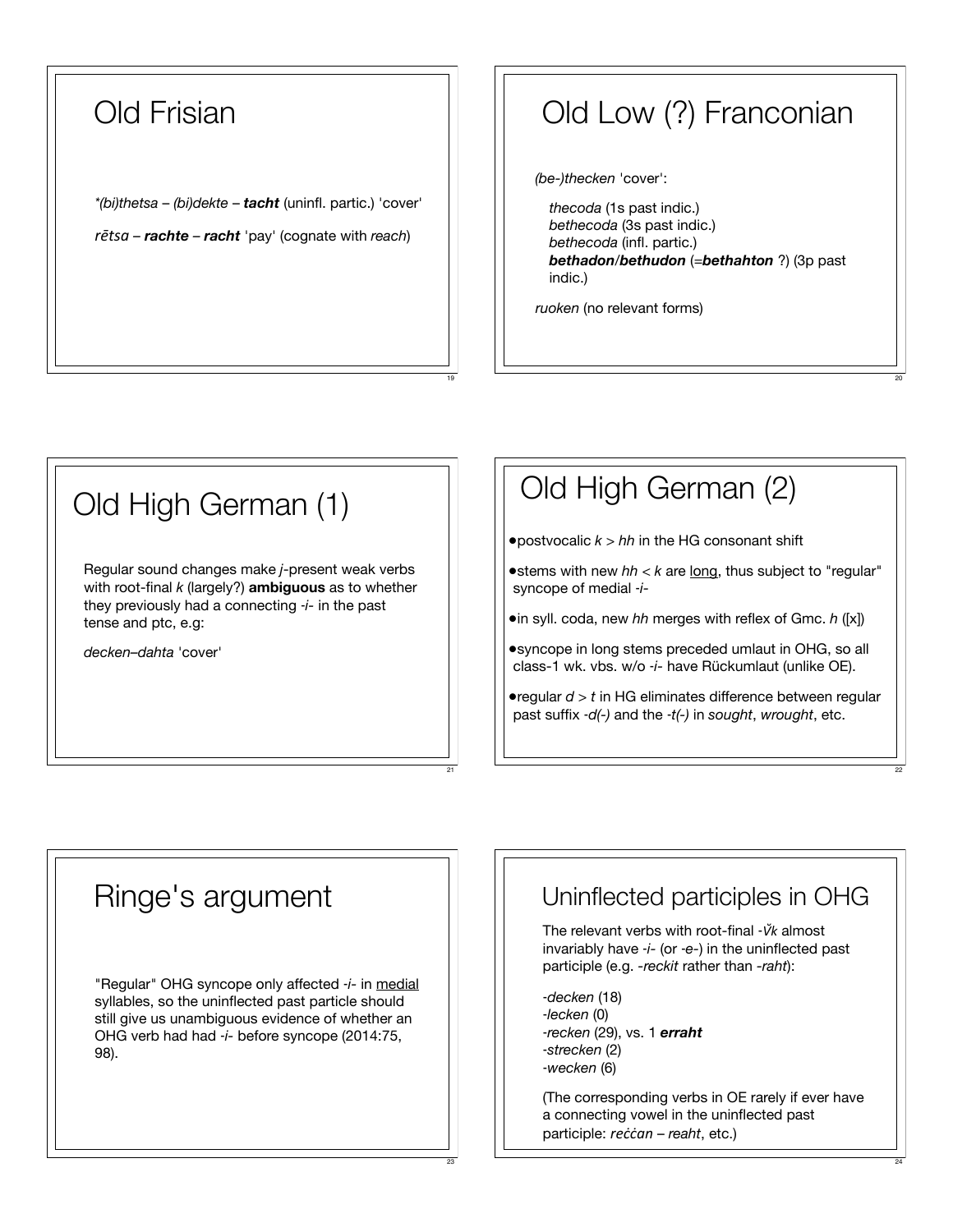#### But...

...things look very similar in OHG for the uninflected participle of *suohhen* 'seek':

*suohhen* (26 tokens with ‑*i-* (or ‑*e-*) vs. 1 *kisuht*)

(Compare OE  $s\bar{o}ht$ )

Similarly: *C6D//&)* 'use' (all 3 tokens have ‑*i-* or ‑*e-*)

#### Preliminary conclusions (1)

The OHG regular sound changes that happened to make the finite past forms and the inflected participle forms of suohhen (and *brūhhen*) look perfectly regular...

...apparently led speakers/learners to assume that these verbs were perfectly regular, and thus regularize the one remaining irregularity: lack of ‑*i-* in the uninflected ptc.

**Coincidental-partial-regularization-by-sound-change** leading to analogical elimination of remaining irregularities would account equally well for all attested forms of the -*Vk* verbs: *decken*, *recken*, *strecken*, *wecken*.

26

28

30

#### Preliminary conclusions (2)

25

27

29

The OHG evidence is thus apparently:

completely ambiguous with respect to whether the past/participle forms of the *Vk*-verbs reflect earlier *-kid-* or *-ht-*;

entirely compatible with the possibility that the *-ht*forms go back – at least – to West Germanic.

#### More from Paul 1880:

"The early [West Gmc.] generalization [within the present tense] of the consonant lengthening [=gemination] in the short-stems with *k* and *t* is certainly partly conditioned by the fact that the most common – if perhaps not the majority – of the verbs belonging to this group had preterites without [connecting] vowels, and the others naturally adapted to this pattern." (144)

#### Interaction of sound change and analogy

The familiar story: Sound change disrupts morphological regularity; analogical change restores it.

This masks a much more complex and interesting reality (cf. Schuchardt 1885):

In addition to many well-known cases where sound change coincidentally restores complete regularity, the present study illustrates two additional types of interaction.

#### Interaction type 1

Sound change coincidentally makes a paradigm look mostly regular...

...leaving speakers/learners with limited evidence of irregularity...

...thus prompting further regularization through analogy.

Note: The relevant sound change **does not necessarily affect the forms that come to look regular**: recall OHG: *decken–dahta*